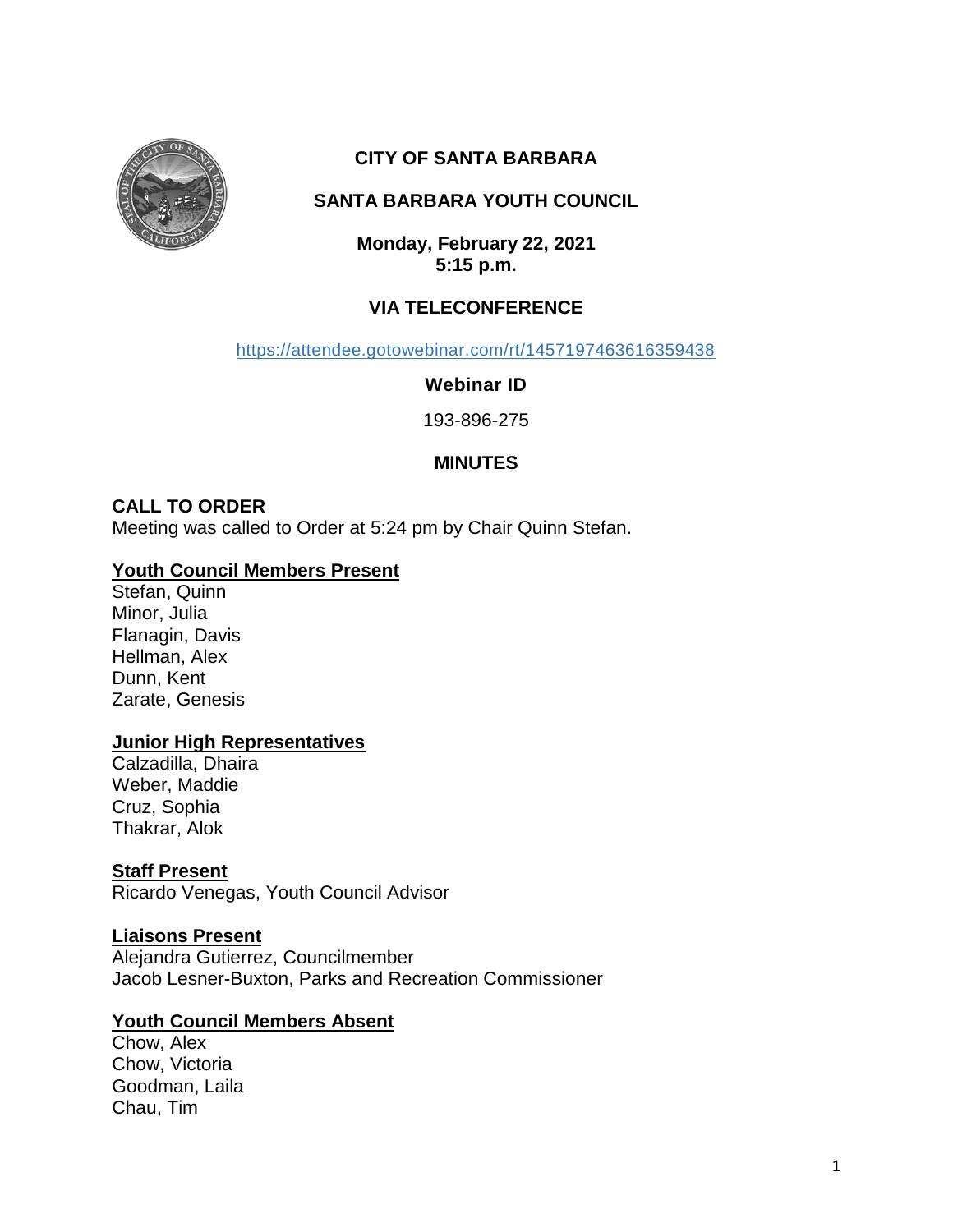## **PUBLIC COMMENT**

None

### **COUNCIL AND STAFF COMMUNICATIONS**

Alejandra Gutierrez, Councilmember

• Informed Youth Councilmembers she will be attending all future meetings.

Jacob Lesner-Buxton, Parks and Recreation Commissioner

Thanked Youth Council for their work and just wanted say hello.

#### **Ricardo Venegas, Youth Council Advisor**

- 1. Sister Cities International Many wonderful leadership & Art related Projects:
	- 2021 Young Artists And Authors Showcase (YASS)
	- Now Accepting Art, Music, Poetry, Photography, & Writing submissions
	- Open to 13-18 year old
	- [https://sistercities.org/yaas?mc\\_cid=0e3fac0511&mc\\_eid=a405314705](https://sistercities.org/yaas?mc_cid=0e3fac0511&mc_eid=a405314705)
	- Theme: United in Hope... aims to promote peace through mutual respect, understanding, and cooperation – one individual, one community at a time.
	- Each category's Grand Prize Winner will receive \$1,000.
	- Each category's 2nd Place Winner will receive \$250.
	- Each category's 3rd Place Winner will receive \$100.
	- Deadline: May 1, 2021.
	- Youth Leadership Summit August 12-13 2021
- 2. Community Environmental Council (CEC's) Earth Day Festival (Virtual)
	- Santa Barbara Earth Day Festival April 22-24
	- Three days of virtual conversations/workshops
	- Community Building opportunities
	- Art Contests
	- Exhibitions
	- Streamed live at: [SBEarthDay.org,](https://cecsb.us2.list-manage.com/track/click?u=6e984b366297ce64347238270&id=41d80af963&e=a5aa75dec3)

Each day will celebrate a key area with climate leaders:

- April 22: Youth Leadership (Kathy King/CEC…contact)
- April 23: Business Leadership
- April 24: Community Leadership
- 3. Standing Together To End Sexual Violence
	- Sexual Assault Awareness Month campaign in April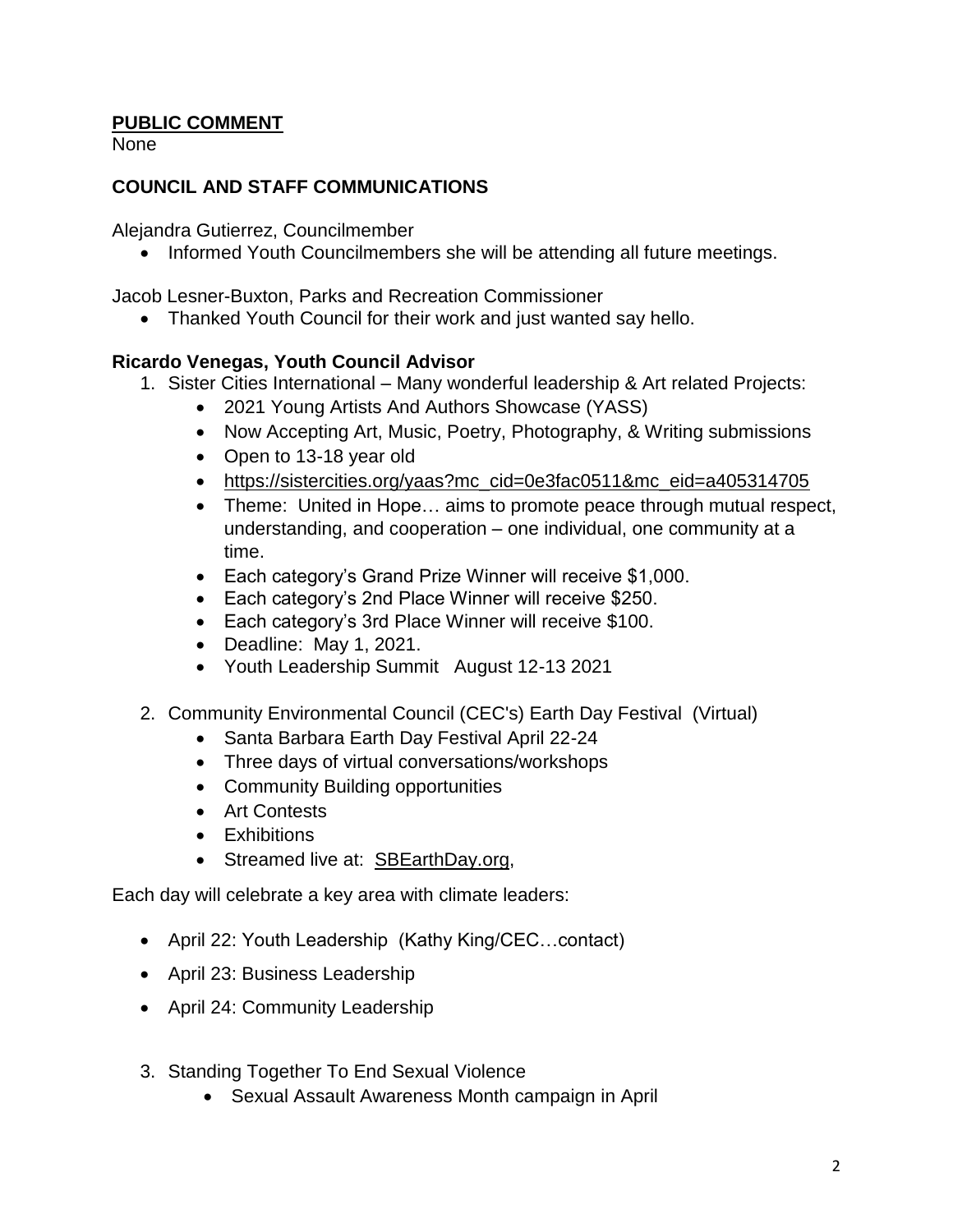Youth Council has received an invitation to collaborate in this year's campaign

Create to Prevent: Cyber Sexual Harassment

- Goal to is to bring awareness these issues, especially cyber sexual harassment
- They asking teens to create multimedia content to educate our community, art, poetry, video, tik, tok, PSA A's …etc.
- They are requesting to meet with interested YC members via zoom to assist with content creation.

# **CONSENT CALENDAR**

# **1. Subject: Approval of the Minutes – For Action (Attachment)**

Recommendation: That the Youth Council waive the reading and approve the minutes of the meeting held on Monday, February 1, 2021.

It was moved and seconded by Youth Council member Flanigan and seconded by Minor respectively, to approve the minutes for the meeting held on Monday, February 1, 2021.

All in favor. Motion carried.

Members Stefan, Minor, Flanigan, Hellman, Zarate, and Dunn in favor. Motion carried. Abstain: None

### **NEW BUSINESS**

### **2. Subject: Moms Demand Action - For Information**

Youth Council received a presentation from Dr. Emily A. Engel of the local chapter of Moms Demand Action (MDA), a grassroots movement working to pass stronger gun laws. Locally, MDA is supporting community-based violence prevention/intervention programs that apply a localized approach to reducing gun violence in our neighborhoods. MDA is seeking support and input from local groups such as the Youth Council to assist in developing gun violence prevention and intervention strategies. DR. Engel shared both state wide and national statistics on gun violence in our community. After much discussion, Councilmember Alejandra Gutierrez and the Youth Council agreed to look into ways of supporting local efforts and will work on obtaining local gun violence related statistics.

### **3. Subject: Subcommittees – Discussion and Action**

Youth Council subcommittee members discuss current work tasks and take action if necessary: